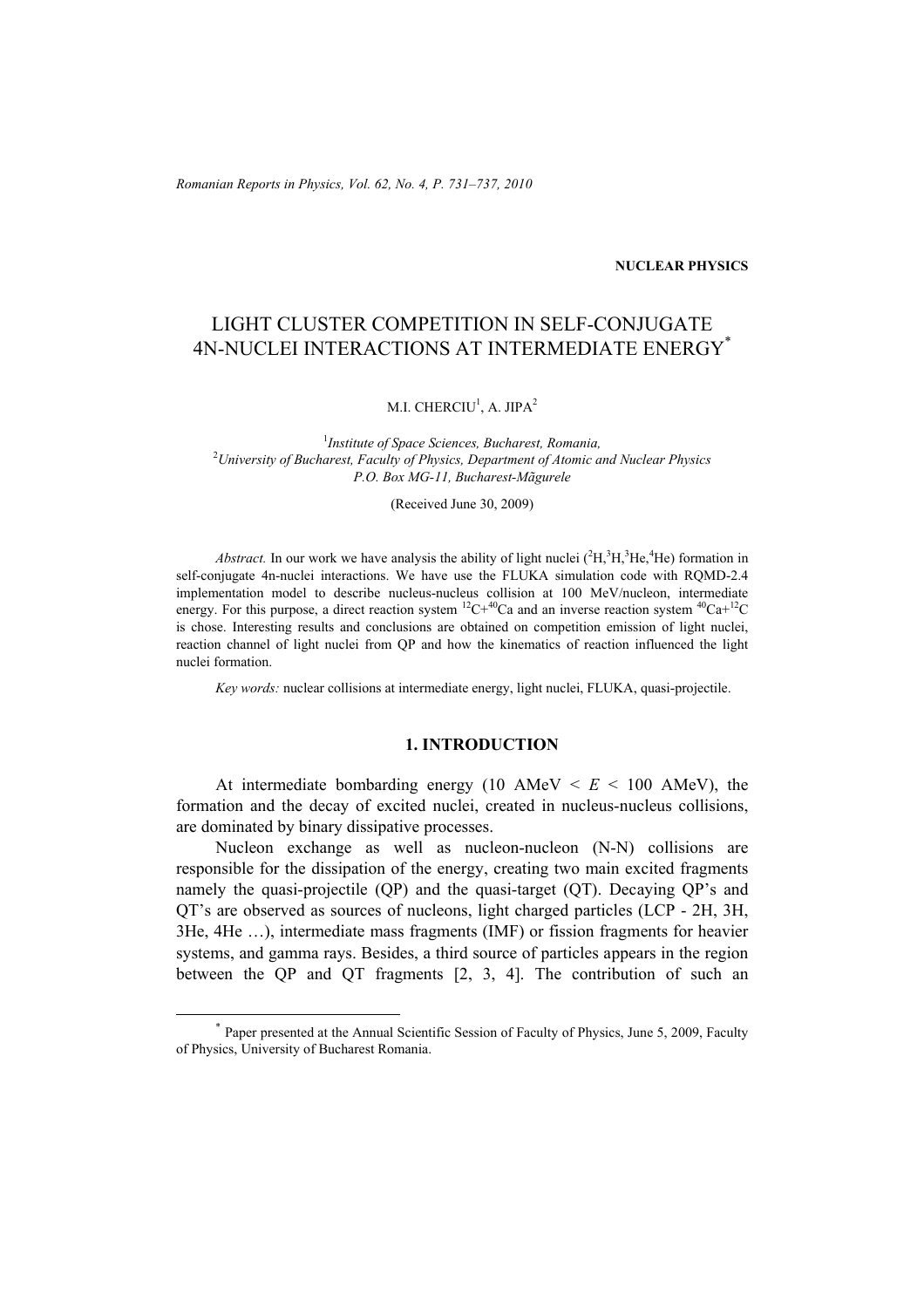intermediate velocity sources (IVS) depends on the initial angular momentum and masses of the colliding nuclei in the entrance channel. Two scenarios are possible to explain the separation mechanism between the overlap region and the two partners: either the formation of a neck of matter between QP and QT, or a sharp and geometrical break-up between the QP and QT and the overlap region (i.e. the participant-spectator scenario). The competition between these two mechanisms is governed by the interaction time.

If the system has not enough time to deform itself, then the reaction mechanism corresponds to the participant-spectator scenario [5, 6]. One observes three sources: two spectators and a participant zone. The participant zone comes from the stopping of nuclear matter in the overlap region between the two colliding nuclei. Intermediate velocity products come from the decay of this participant zone created at mid-rapidity. The spectators correspond to the remaining matter of initial projectile and target which conserve a large part of their initial rapidities. Above 50 AMeV, the transition from the neck or dynamic fission processes to the participant-spectator scenario is expected.

In our work we have used FLUKA simulation code to analysis the competition emission of light nuclei from QP, reaction channel of light nuclei from QP and how the geometry of nucleus-nucleus reaction influenced the light nuclei formation. FLUKA is a fully integrated particle physics MonteCarlo simulation package and is based, as far as possible, on original and well-tested microscopic models. Due to this "microscopic" approach, each step is self-consistent and has solid physical bases.

The basic building block is the description of the hadron-nucleon (h–N) interaction over a wide energy range. This is essential to achieve a sound description of the hadron–nucleus and nucleus–nucleus interaction.

In FLUKA, the nucleus-nucleus collisions are considered and a heavily modified version of RQMD-2.4 code and DPMJET model, have been interfaced to the evaporation/fission/Fermi breakup to treat the nuclear reactions. RQMD (Relativistic Quantum Molecular Dynamics) is an evolution of the original Intra-Nuclear Cascade (INC) models, which iterated individual discrete particles (e.g. nucleons) in constant mean-value approximated potential. RQMD adds a dynamic re-calculation of the intra-nuclear potentials at discrete intervals throughout the collision evolution iteration process. When individual nucleons collide, both models use the Free-Particle Cross Sections.

At energies below a few GeV/nucleon, an interface to the RQMD-2.4 model was developed to enable FLUKA to treat ion interactions from *≈*100 MeV/n up to 5 GeV/n The RQMD-2.4 [7] is a relativistic model based on "Quantum Molecular Dynamics" (QMD).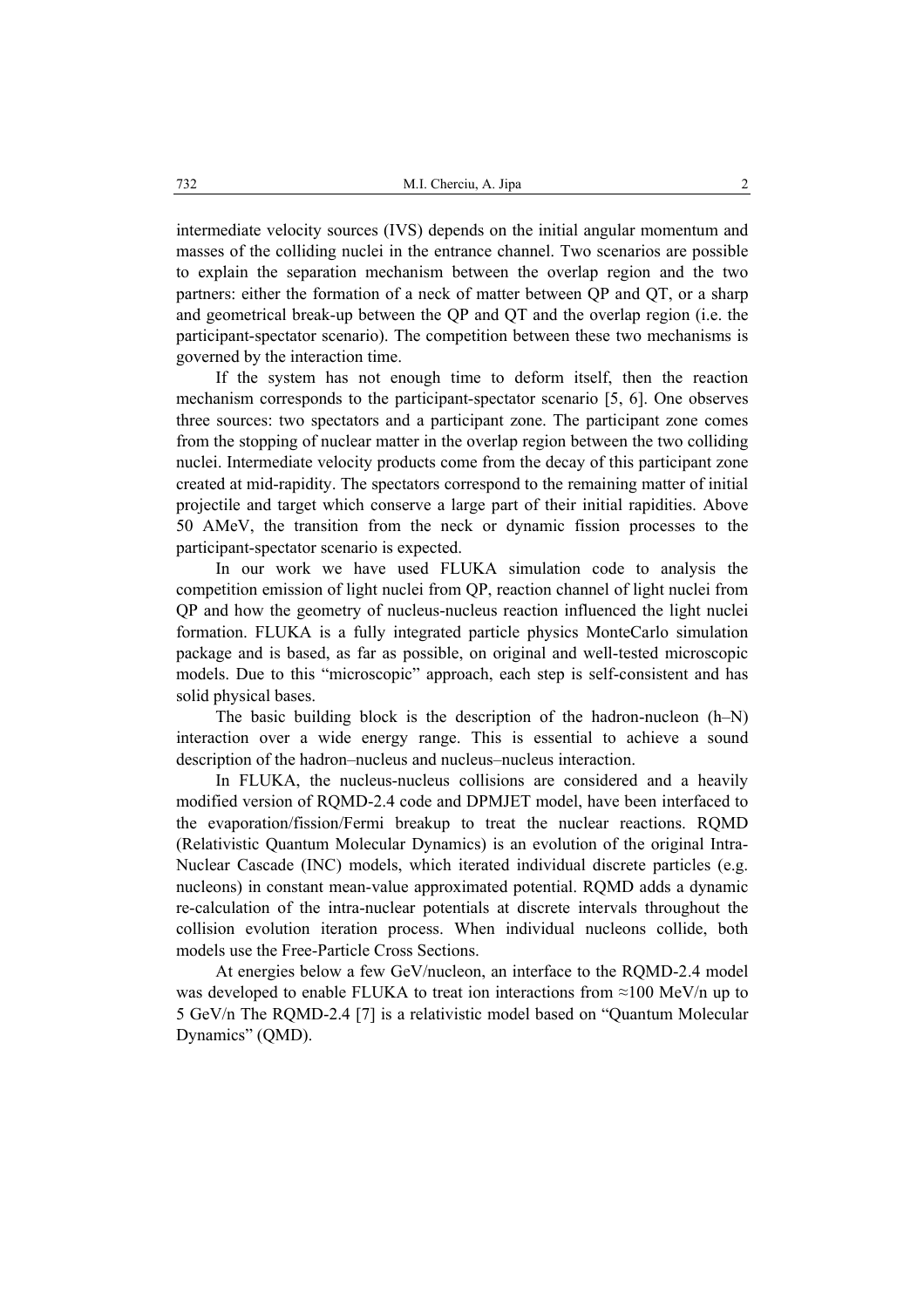At medium/high energy (above a few GeV/n) the DPMJET model is used. DPMJET [8] is a Monte Carlo model for sampling hadron-hadron, hadron-nucleus and nucleus-nucleus collisions at accelerator and cosmic ray energies (5-10 GeV/n up to 1011 GeV/n. De-excitation and evaporation of the excited residual nuclei is performed by calling the FLUKA evaporation module.

## **2. NUCLEAR SOURCES OF LIGHT NUCLEI**

Like we have describe in the previous section, at intermediate energies nucleus-nucleus collision, there are two main sources of particle, identified with quasi-projectile and quasi-target, and a third source identified with mid-rapidity sources that came from the participant zone.

On our work, we have used two N-<sup>4</sup>He reaction systems: a direct reaction system  ${}^{12}C+{}^{40}Ca$  and an inverse reaction system  ${}^{40}Ca+{}^{12}C$ , at 100 MeV/nucleon and various impact parameters and a statistical error bellow 0.2%.

Using FLUKA [9,10,11] we can identify the two main sources but also a third mid-rapidity source of particles. At our energies, the RQMD model is especially called from FLUKA and kinematical properties of particles are expressed in the reaction frame (no QP flight).

A challenge on the analysis is to separate the all three sources, especially on the overlap regions. Because, our study is focused on the QP we will separate only this source of particles, which is much easy even for the inverse reaction, the midrapidity component can overlap with the QP component.

The QP selection is not the same for both systems because, like we can observe from Fig.1-2(left) the rapidity cut is different for the two reactions. We have seen form our previous work [1] that a cut like  $\beta_{\parallel} = \beta_{\text{cm}}$  contain spurious particles (very large mean rapidity deviation). Therefore, for the reaction system <sup>12</sup>C+<sup>40</sup>Ca we have chosen a cut at  $\beta$ <sub>|</sub>=0.2 and for the reaction system <sup>40</sup>Ca+<sup>12</sup>C we have chosen a cut at  $\beta_{\parallel} = 0.28$ . With this selection, the QP is not so pure it contains even some preequilibrium events, which can go from target velocity up to projectile velocity (white arrow, see Figs. 1-2).

From Figs. 1-2, we have represented the rapidity to the transverse velocity: reaction frame (left side) and laboratory frame, without midrapidity component transformation to the laboratory frame transformation, and rapidity respectively transverse velocity projection (right side).

Beside, the importance of light nuclei sources evidences, we observe a relative sharp representation of QP, which is identified with components close to the projectile rapidity. Moreover, the saddle shape component at target rapidity is so, because of the reaction frame representation of midrapidity and target components. The transverse velocity projections contain all three sources components and so a larger representation is observed.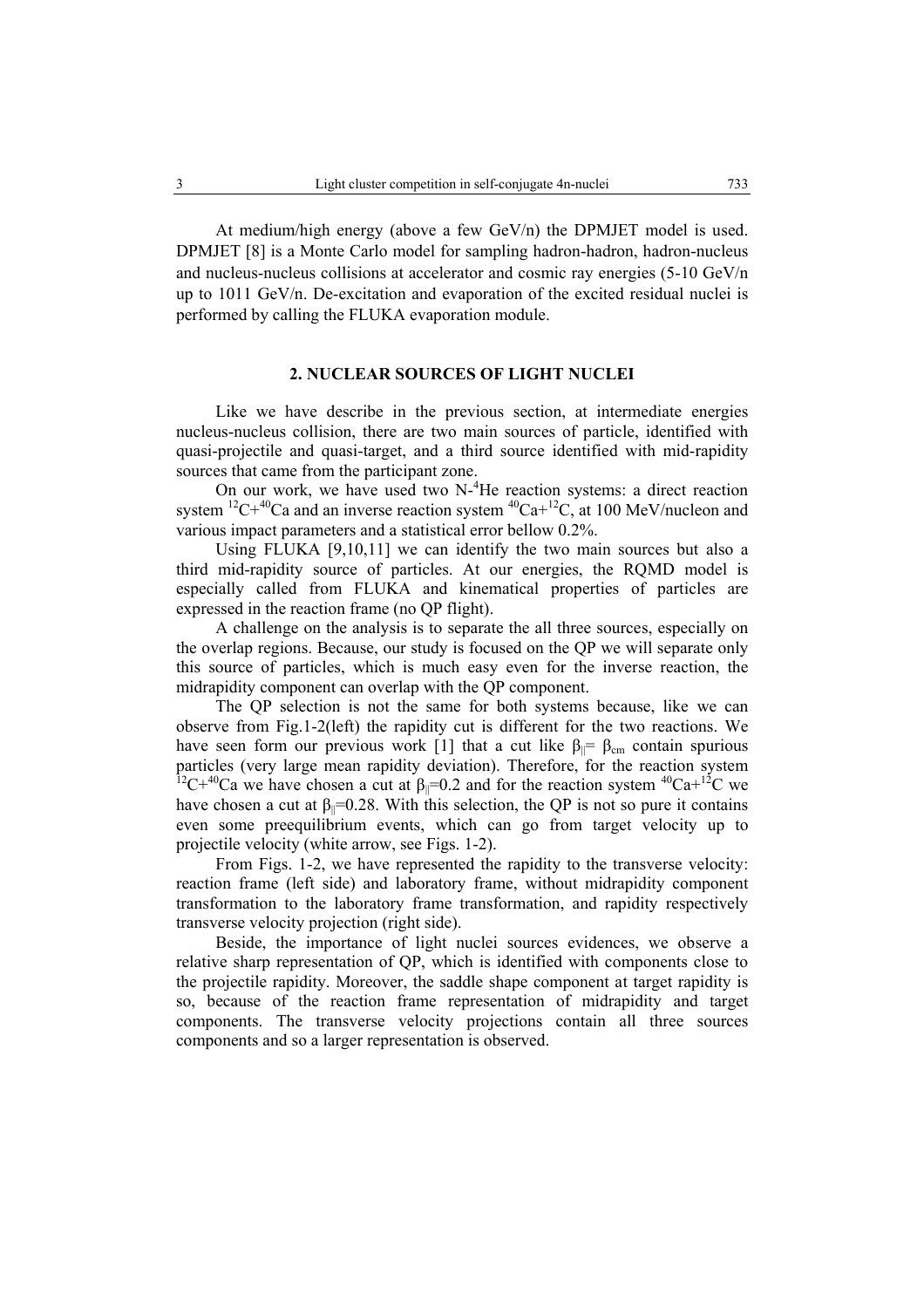

Fig. 1 – Simulation of nuclear sources  ${}^{12}C+{}^{40}Ca$  reaction system, with FLUKA: in reaction frame (left), in laboratory frame (right) (no midrapidity transformation from reaction frame).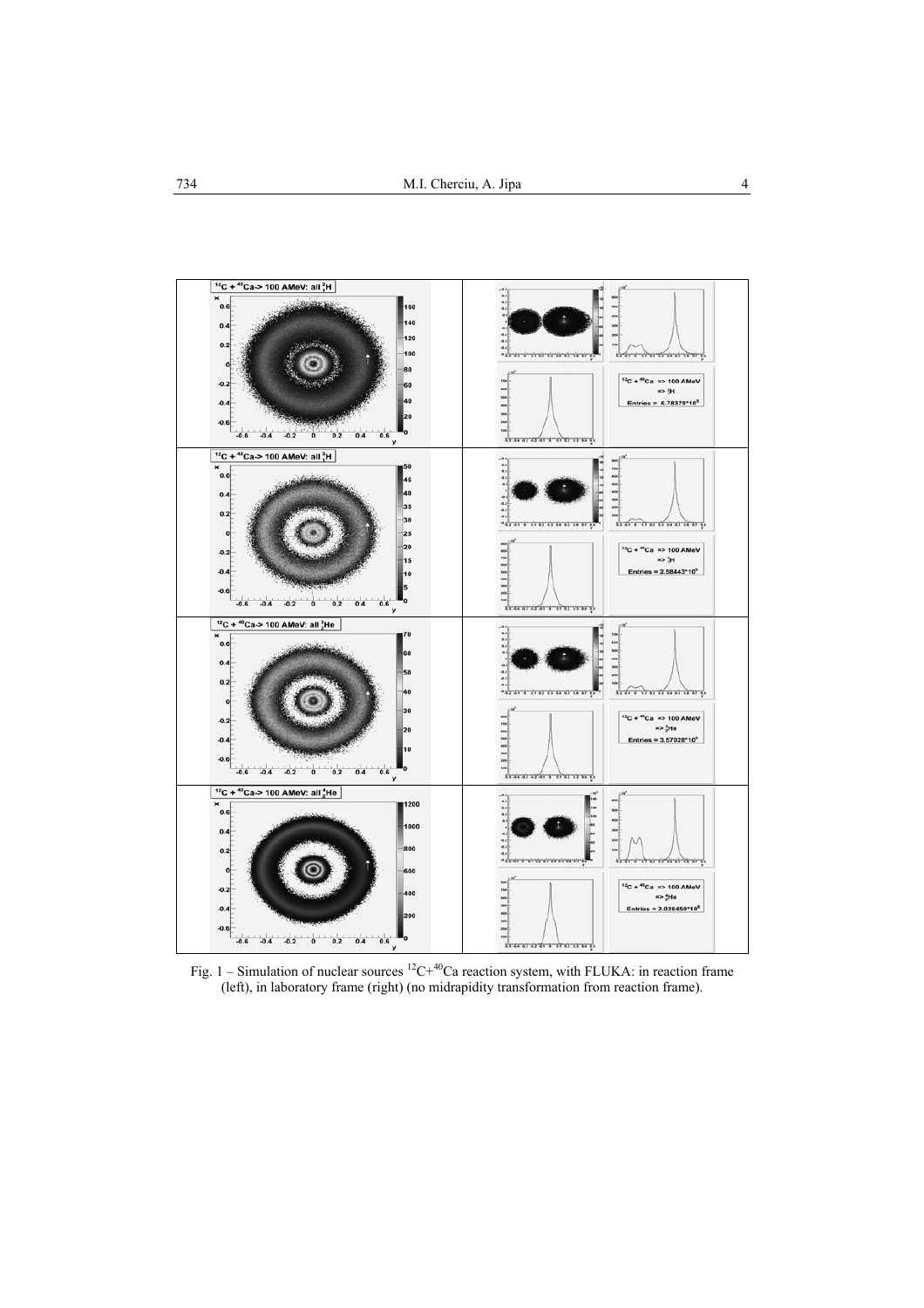

Fig. 2 – Simulation of nuclear sources for  ${}^{40}Ca+{}^{12}C$  reaction system, with FLUKA: in reaction frame (left), in laboratory frame (right) (no midrapidity transformation from reaction frame).

All over, the <sup>4</sup>He light nuclei multiplicity is sensitive larger then other light nuclei competition with: 3 time than  ${}^{2}H$ , 7.8 time than  ${}^{3}H$  and 5.6 time than  ${}^{3}He$ , for both reaction systems within  $\pm 0.05$ , that comes from the statistical error and represent less  $2\%$ . Therefore, the  ${}^{4}$ He structure is the preponderant structure in this light nuclei competition.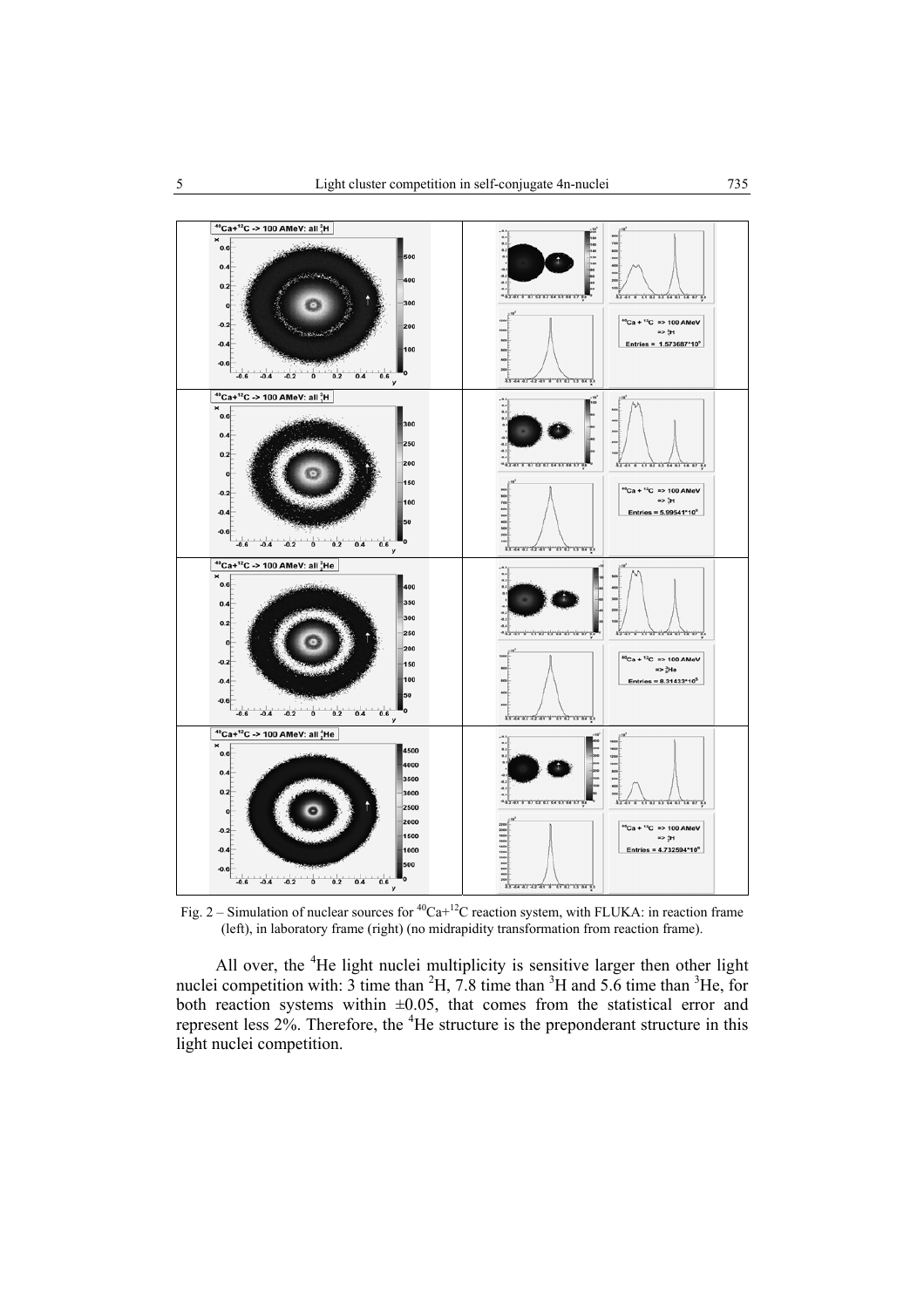Furthermore, an interesting aspect of our analysis was to check the reaction channel competition of light nuclei with <sup>4</sup>He, from QP. For that, we have done an event-by-event analysis. The results are represented in Figs. 3-4, where the results are express in percent of events, only for  ${}^{4}$ He ${}^{2}$ H competition, for the other reaction channel  $(^{4}He^{-3}H, ^{4}He^{-3}He)$  the behavior is similar.

In both reaction systems, we observed that the most important reaction channel, for <sup>4</sup>He-<sup>2</sup>H competition, is 1-0 and decrease from bottom to top and from left to right. This behavior is independent of the tip of kinematics used for reaction.



Fig. 3 – Reaction channel competition between <sup>4</sup>He and <sup>2</sup>H for <sup>12</sup>C+<sup>40</sup>Ca reaction system.



Fig. 4 – Reaction channel competition between <sup>4</sup>He and <sup>2</sup>H for <sup>40</sup>Ca+<sup>12</sup>C reaction system.

In the same time, we observe that the number of  ${}^{4}$ He per event is high, up to 8-<sup>4</sup>He for <sup>40</sup>Ca+<sup>12</sup>C reaction system and up to 2-<sup>4</sup>He for <sup>12</sup>C+<sup>40</sup>Ca reaction system. The FLUKA ability of reproduction of  $8\text{-}^4$ He (or 2<sup>-4</sup>He) nuclei like final states,